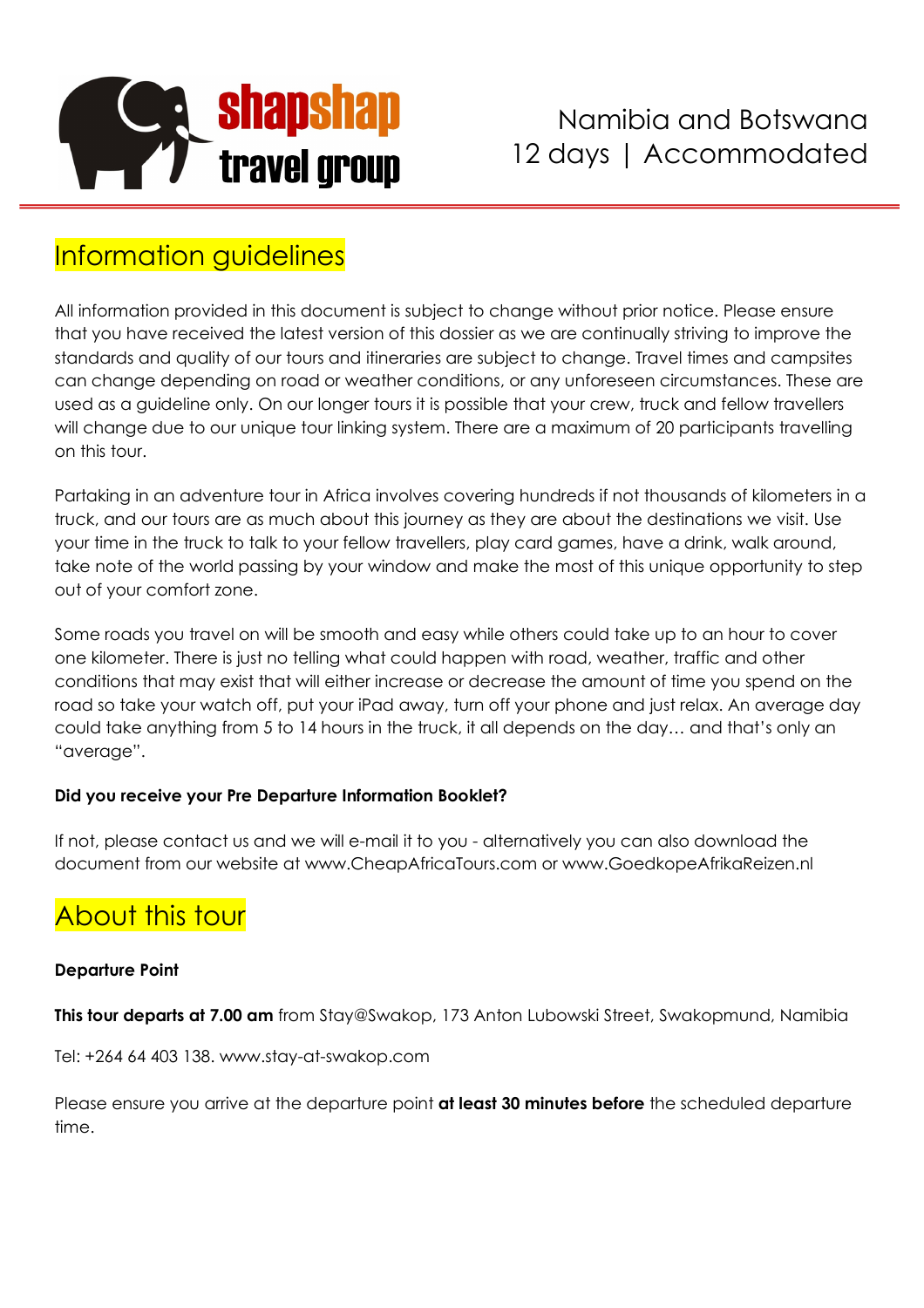#### **End Point**

Victoria Falls Rainbow Hotel, 278 Parkway Drive, Victoria Falls, Zimbabwe Tel: + 263 13 44583 / 42213-4 www.victoria-falls-rainbow-hotel.com

#### **Countries Visited**

Namibia, Botswana & Zimbabwe

#### **What's included**

All meals which are prepared and served at the overland truck / accommodation / qualified crew / filtered water / transport in the overland truck / included highlights as per the itinerary / entrance fees to National Parks.

#### **What's excluded**

Items of a personal nature (snacks, alcohol, bottled water, soft drinks, tips, souvenirs, etc) / entrance fees (associated with optional activities) / and optional activities.

#### **Vehicle**

Overland Truck

#### **Climate**

The African sun is very strong. Please use a factor 30 sunscreen and wear a hat. You should drink at least 3 litres of water per day to avoid dehydration. It can also get very cold during winter months on this route. Please see Pre Departure Booklet for detailed information.

#### **Pre and Post Tour Accommodation**

If you require accommodation before or after your tour we can arrange this for you. We can also arrange airport transfers. For more information, have a look on our website under "Hotels and Transfers"

#### **Arrival/ Departure**

Please be sure to arrive at least 1 day before your tour is due to depart. This will help avoid any unforeseen problems. We also highly recommend that you book your flights to depart at least one day after the tour officially ends.

#### **I Want More**

This tour will give you a good taste of what Southern Africa has in store for you. However, you can extend your adventure by adding more tour options... such as our 2 day transfer from Victoria Falls to Johannesburg or even our 21 day East African Adventure (North) from Victoria Falls to Nairobi. You are welcome to contact us via email to discuss more options.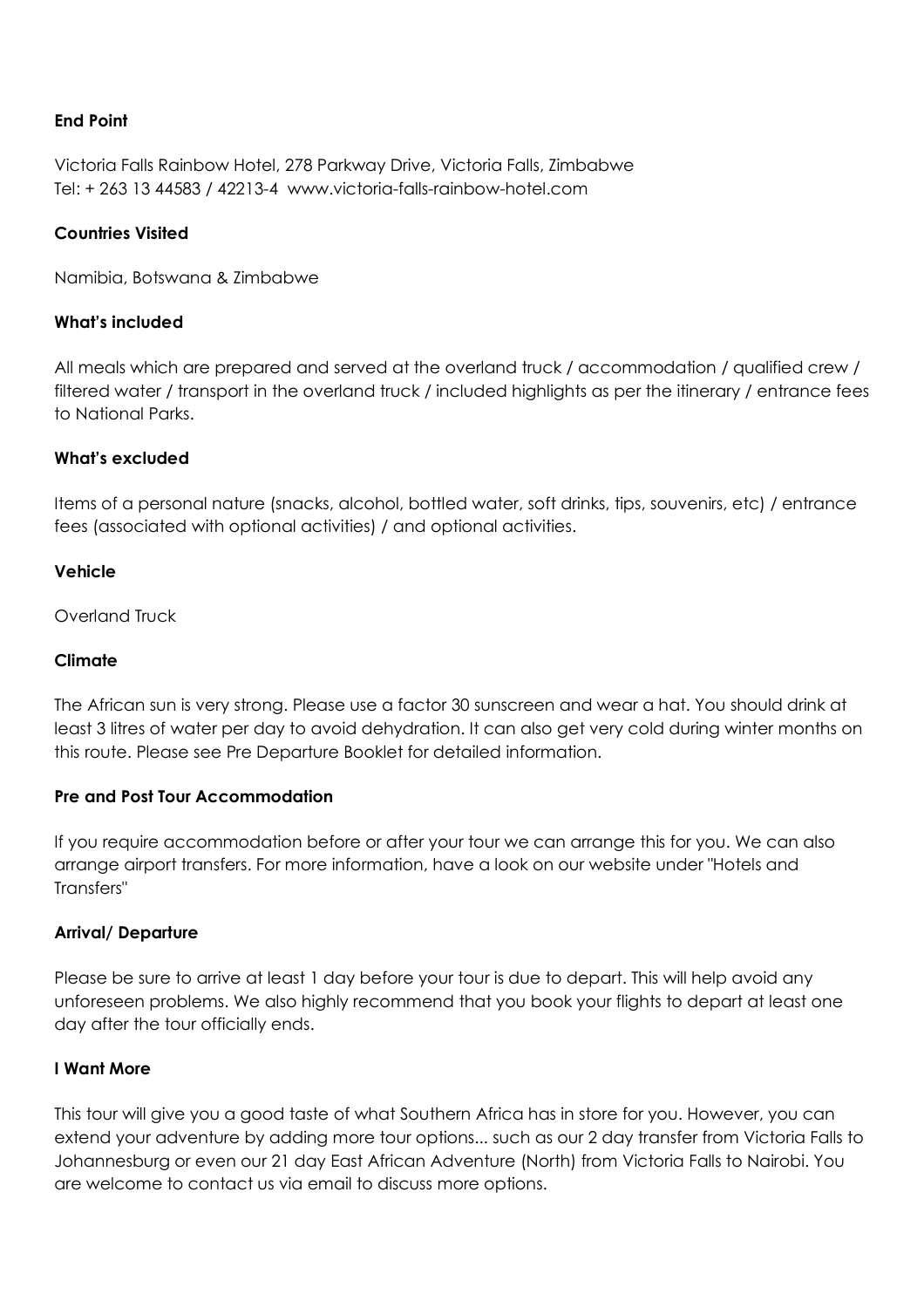#### **Insurance (Compulsory)**

All clients require adequate Medical Insurance. Activity providers can refuse participation of activities, if the correct valid Medical Insurance is not provided.

#### **Currency and Banking**

As your tour may pass through multiple countries, we have prepared information on the use of local and foreign currencies, ATMs and Credit Cards for each country. This information is available on our website under FAQ (frequently asked questions).

#### **Health**

Please inform us of any pre-existing conditions such as diabetes or asthma and any prescription medicine you may be taking. We also need to know about any food allergies or physical disabilities that you may have.

#### **Visas**

As visa requirements vary considerably from country to country and nationality to nationality, please contact the various embassies or a visa service agent in your home country to re-check your visa requirements at least 4 weeks prior to travelling. Please note that visas are the responsibility of the traveller and that ShapShap Travel and its partners will not be held responsible for guests being denied entry should they not be in the possession of the relevant visas.

All travellers must be in possession of a valid onward/return air ticket or proof of other means of transport enabling the traveller to leave the country in which your adventure tour passes or terminates. You should also have proof of sufficient funds (e.g. credit card) to see you through your time in the country. Should the adventure tour you are joining be re-entering a country, be sure to have a multiple entry visa that enables you to re-enter the country. In some cases visas are available on entry into a country and may be cheaper to do so, however for peace of mind and to speed up the border crossing process, ShapShap Travel will always advise you to get your visas prior to your trip if possible.

#### **Accommodation providers**

Accommodation providers are subject to change without notice, the accommodation listed in this dossier is our preferred supplier, but sometimes due to availability, we are unable to make use of the property listed in this dossier. If we cannot use the accommodation provider as listed we will substitute another property of similar standards, however, en-suite facilities are not always guaranteed.

#### **\* Okavango Delta Excursion Upgrade - Accommodated**

Included in the tour price is a full day excursion into the Okavango Delta. A 2-night package is available for purchase, should you wish to spend 2 nights in the Okavango Delta.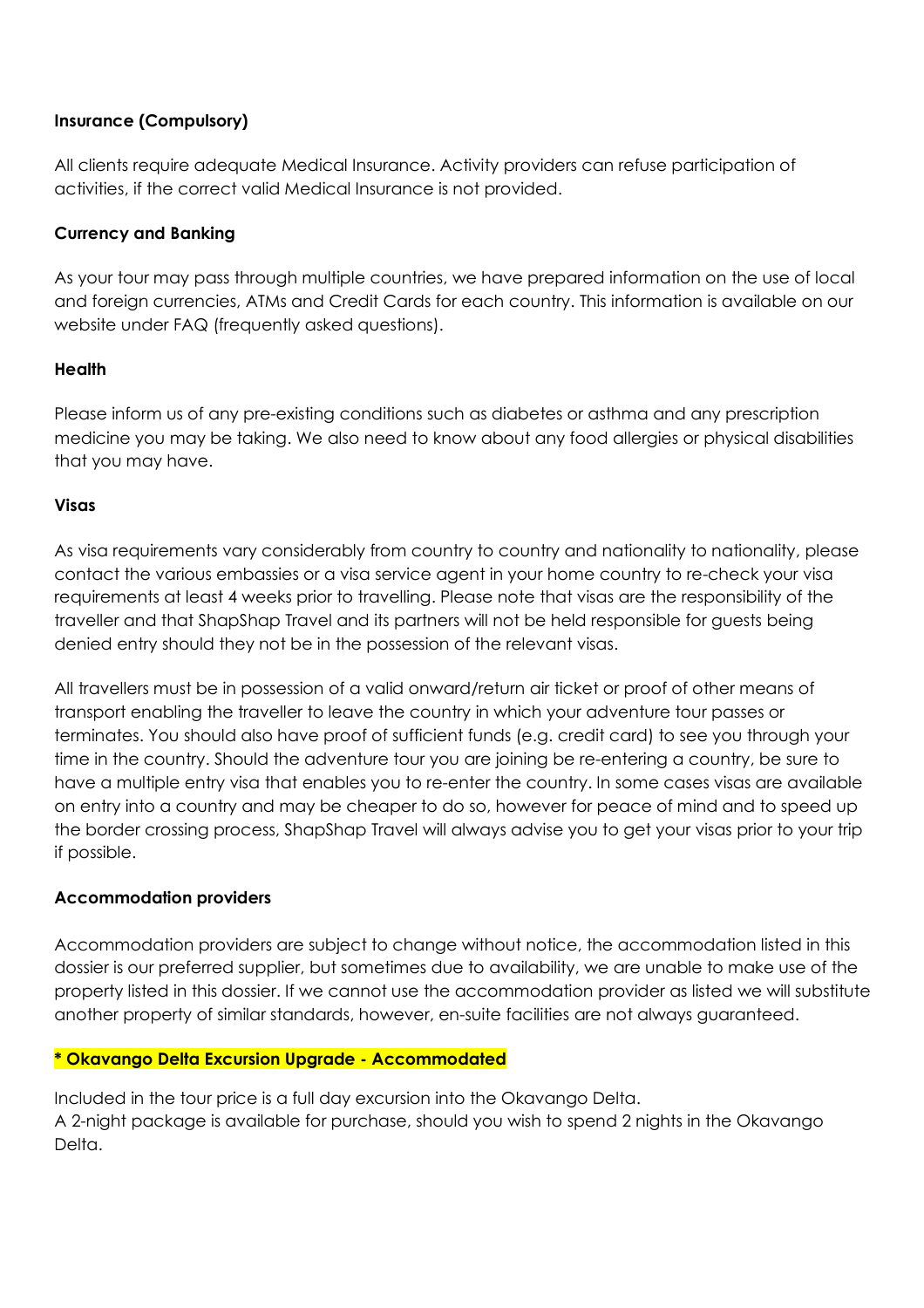A minimum number of 2 guests is required in order for the 2-night excursion to operate. 2-Night Excursion per person sharing: R15,460 per person

#### **\* Detailed description of the Okavango excursion can be found after the 12 day itinerary.**

### **Detailed itinerary**

#### **Day 1 – Swakopmund - Spitzkoppe to Brandberg**

Leaving Swakopmund early, we make our way to the massive granite formations of Spitzkoppe which tower 700 metres above the desert plains below. The presence of rock art indicates their significance to the San people who lived here many years ago. We will enjoy a walk with a local guide and have the opportunity to view some examples of the San's rock art before setting off for our overnight stop for the evening.

| <b>Accommodation</b> | Brandberg White Lady Lodge https://www.brandbergwllodge.com/home          |
|----------------------|---------------------------------------------------------------------------|
|                      | OR Uis White Lady http://uiswhiteladyguesthouse.com/                      |
| <b>Facilities</b>    | Two per room with en-suite bathroom                                       |
| Route                | Swakopmund to Brandberg (via Spitzkoppe)                                  |
| Meals                | Breakfast, Lunch, Dinner                                                  |
|                      | <b>Included Highlight</b> Visit and explore Spitzkoppe with a local guide |

#### **Day 2 – Brandberg White Lady**

The Brandberg (Burning Mountains) are regarded as the highest in Namibia and home to the famous White Lady, one of more than 45,000 rock paintings in the area. This morning we will make the 1-hour hike to visit the painting that is said to be around 2,000 years old. (Please be advised that the hike does traverse rough terrain along the gorge of the normally dry Tsisab River). After our exploration, our journey continues to the area of Kamanjab. For those who would like to visit an educational centre showcasing the lifestyle of the Himba Tribe, you will have the opportunity to book an optional excursion this afternoon.

| <b>Accommodation</b> | Toko Lodge http://www.tokolodge.co/                 |
|----------------------|-----------------------------------------------------|
|                      | OR Etotongwe http://www.etotongwelodge.com/         |
| <b>Facilities</b>    | Two per room with en-suite bathroom                 |
| Route                | Brandberg to Kamanjab                               |
| <b>Meals</b>         | Breakfast, Lunch, Dinner                            |
|                      | <b>Included Highlight</b> Brandberg White Lady hike |

#### **Day 3 - Etosha National Park**

Rising early this morning we drive to the Etosha National Park. Etosha is the venue for some of the most unique game viewing experiences in Africa. This afternoon we reach the park and begin with our first game drive (safari) as we make our way to the rest camp.

|                   | Accommodation NWR: Halali https://nwr.com.na/resorts/halali-resort |
|-------------------|--------------------------------------------------------------------|
| <b>Facilities</b> | Two per room with en-suite bathroom                                |
| Route             | Kamanjab to Etosha National Park                                   |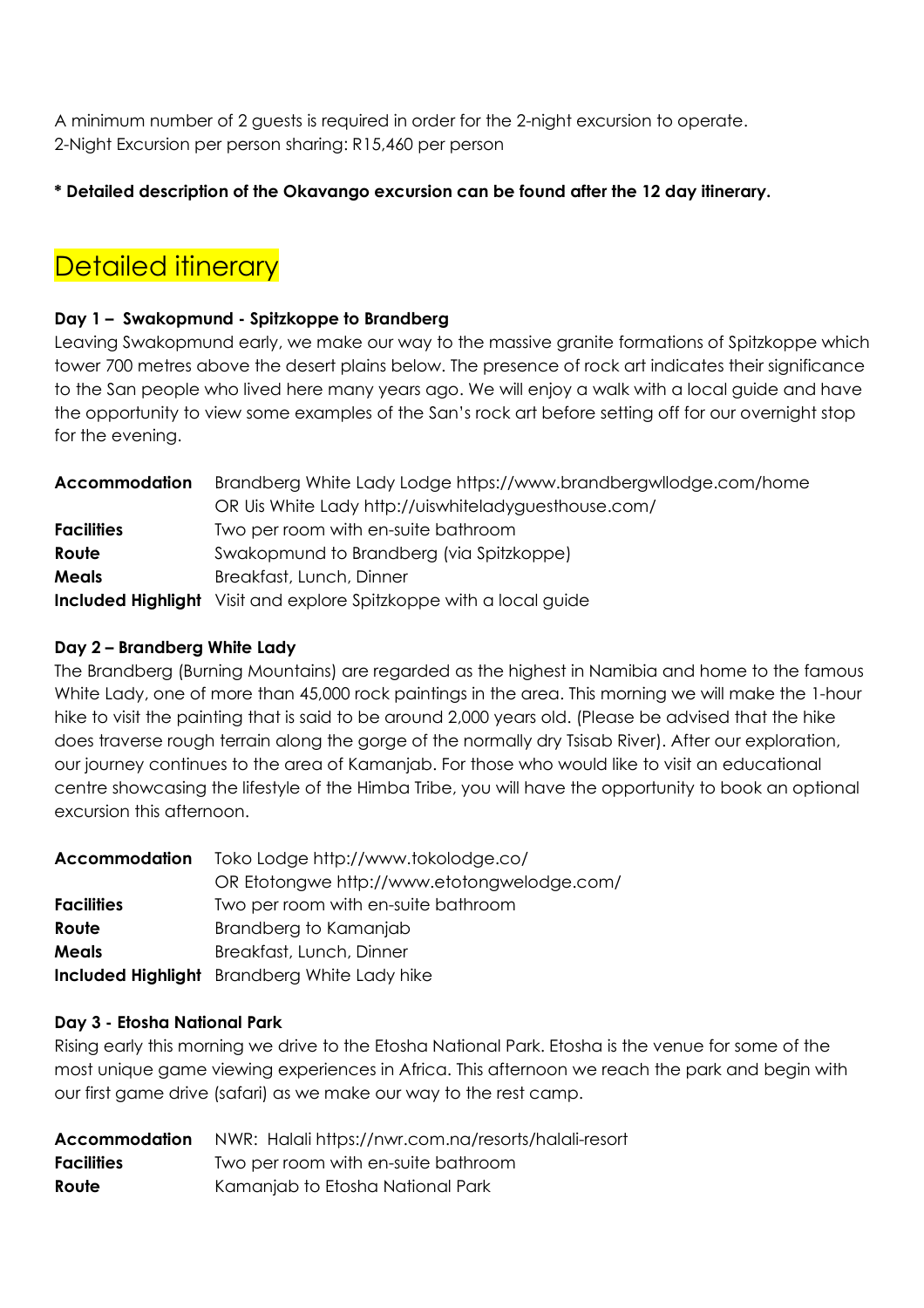**Meals** Breakfast, Lunch, Dinner **Included Highlight** Afternoon game drive (safari) in overland truck

#### **Day 4 - Etosha National Park**

Our second day in Etosha allows for a full day to continue our exploration of the park. No day on safari is ever the same and the suspense before that special sighting is the motivation that keeps our eyes wide open. We explore the edges of the Etosha Pan in search of the abundant wildlife that occur in the park.

| Accommodation     | NWR: Okaukuejo https://nwr.com.na/resorts/okaukuejo-resort               |
|-------------------|--------------------------------------------------------------------------|
| <b>Facilities</b> | Two per room with en-suite bathroom                                      |
| Route             | Etosha National Park                                                     |
| <b>Meals</b>      | Breakfast, Lunch, Dinner                                                 |
|                   | <b>Included Highlight</b> Full day game drive (safari) in overland truck |

#### **Day 5 - Windhoek**

It is an early rise as we take aim for Windhoek, the capital city of Namibia. Upon arrival in Windhoek, we will take a short walk through the city centre and have the opportunity to view some of its better known landmarks. (Our accommodation for the night is situated halfway between the city and the airport).

| Accommodation     | Heja Game Lodge http://www.hejalodge.com                        |
|-------------------|-----------------------------------------------------------------|
| <b>Facilities</b> | Two per Room with en-suite bathroom                             |
| Route             | Etosha National Park to Windhoek                                |
| <b>Meals</b>      | Breakfast, Lunch, Dinner                                        |
|                   | <b>Included Highlight</b> Walk through Windhoek with your guide |

#### **Day 6 - Botswana – Ghanzi**

Today we travel east to neighbouring Botswana and the Kalahari Desert. Starkly different to the Namib Desert after which Namibia is named, the Kalahari is no less dramatic and covers over 900 000 square kilometres. The San people have long been associated with this harsh environment and this afternoon, we enjoy an informative guided walk with the San community. Tonight we enjoy a dance evening that provides an insight into their culture of song, dance and story-telling.

| <b>Accommodation</b> | Ghanzi Trail Blazers http://ghanzitrailblazers.co.bw                     |
|----------------------|--------------------------------------------------------------------------|
| <b>Facilities</b>    | Two per room with en-suite bathroom                                      |
| Route                | Windhoek to Ghanzi                                                       |
| <b>Meals</b>         | Breakfast, Lunch, Dinner                                                 |
|                      | Included Highlight San Guided Walk (could take place the next morning) / |
|                      | San Tribal dance in evening                                              |
| <b>Border Post</b>   | Namibia: Buitepos, Tel: +264 62 560401, Open: 07h00-24h00                |
|                      | Botswana: Mamanu, Tel: +267 (0) 659 2013/2064, Open: 07h00-24h00         |

#### **Day 7 – Okavango Delta**

This morning we rise early and make our way towards Maun, where upon arrival in Maun this afternoon, you will have the opportunity to go on an optional scenic flight over the Delta (time and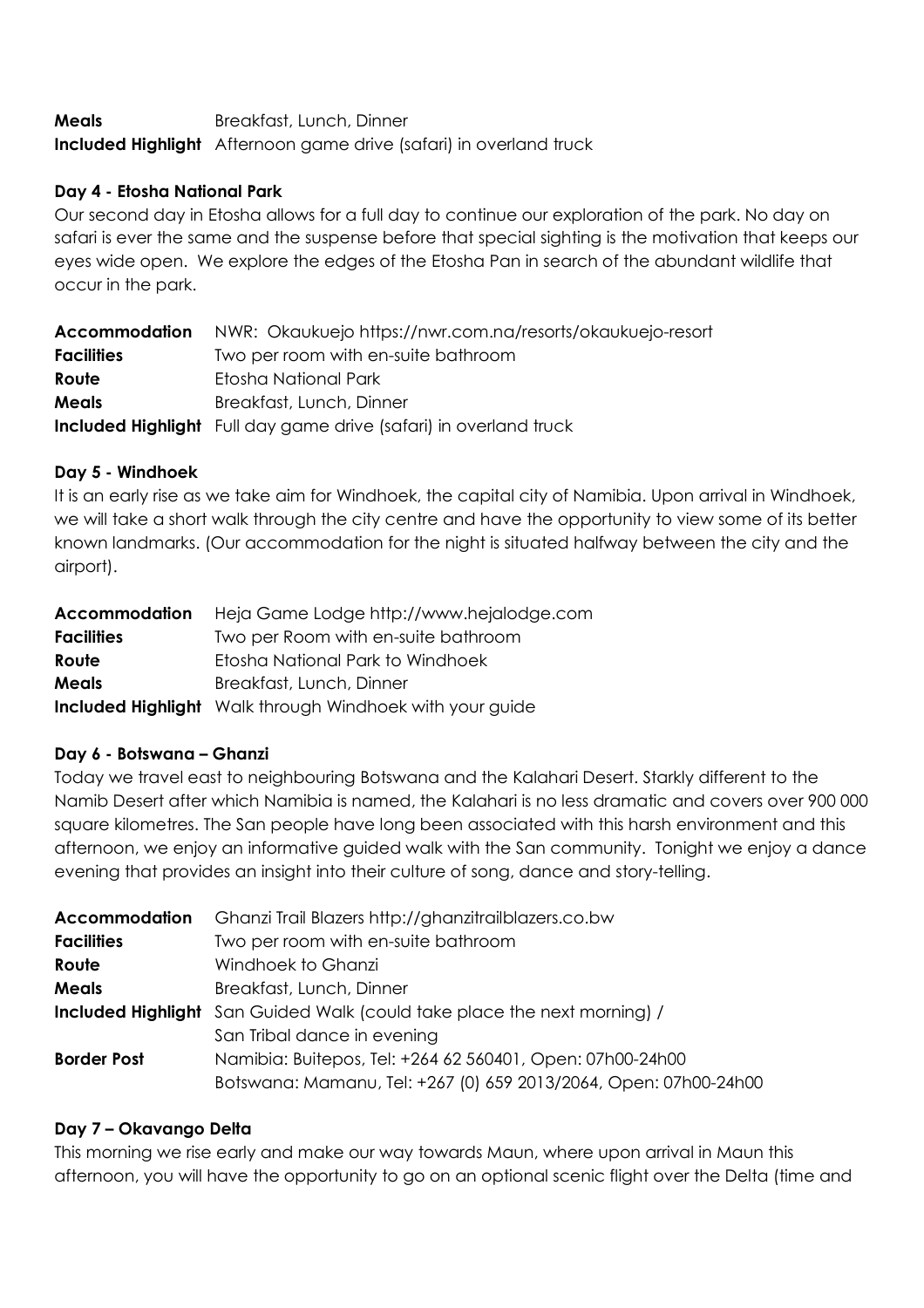weather permitting). This evening our guide will prepare us on what to expect on our full day excursion into the Okavango Delta.

Those guests who have pre-purchased the \* 2-night package – will board the flight into the Delta upon arrival in Maun and will re-join the group on the morning of day 9. Have a look at the Okavango Delta Excursion programme below this itinerary.

| Accommodation            | Sedia Riverside Lodge http://sedia-hotel.com/        |
|--------------------------|------------------------------------------------------|
|                          | OR Mokoro Lodge http://mokorolodge.com-botswana.com/ |
| <b>Facilities</b>        | Two per room with en-suite bathroom                  |
| Route                    | Ghanzi to Maun                                       |
| <b>Meals</b>             | Breakfast, Lunch, Dinner                             |
| <b>Optional Activity</b> | Okavango Delta scenic flight                         |

#### **Day 8 - Okavango Delta Excursion**

The most rewarding and enjoyable way to explore and experience the beauty and serenity of this intricate system of lily covered channels and lagoons is by mokoro (dug-out canoe). Heading out early, we will be transferred by safari vehicle to the poling station (approximately 1 hour transfer) where we will meet the polers who will be escorting us into the Delta. The polers will steer us through the serene area of narrow, reed lined channels which open out onto beautiful lagoons.

Reaching one of the many islands, a nature walk may be taken with your poler. After the walk, we return by mokoro through the channels back to the poling station. While the mokoro trail is not primarily a game (wildlife) viewing activity, a variety of game may be spotted in this pristine wilderness area, including elephant, giraffe, kudu, impala and zebra.

| <b>Accommodation</b> | Sedia Riverside Lodge http://sedia-hotel.com/          |
|----------------------|--------------------------------------------------------|
|                      | OR Mokoro Lodge http://mokorolodge.com-botswana.com/   |
| <b>Facilities</b>    | Two per room with en-suite bathroom                    |
| Route                | Maun – poling station – Okavango Delta – Maun          |
| <b>Meals</b>         | Breakfast, Lunch, Dinner                               |
|                      | <b>Included Highlight</b> Okavango Delta Day Excursion |

#### **Day 9 – Nata**

Leaving Maun behind us this morning (and re-uniting with those that chose 2-night Okavango Delta excursion) we make our way towards the town of Nata. We will spend most of the day in our truck as we journey across the northern reaches of the Makgadikgadi Pans. On arrival in Nata, you will have the opportunity to book an optional afternoon guided game drive (safari) to the Makgadikgadi Pans, which forms the breeding ground for a host of water birds including pelicans and flamingo in their thousands.

| <b>Accommodation</b>     | Nata Lodge http://underonebotswanasky.com/camps/nata-lodge.php |
|--------------------------|----------------------------------------------------------------|
|                          | OR Pelican Lodge http://www.pelicanlodgebotswana.com/          |
| <b>Facilities</b>        | Two per room with en-suite bathroom                            |
| Route                    | Maun to Nata                                                   |
| <b>Meals</b>             | Breakfast, Lunch, Dinner                                       |
| <b>Optional Activity</b> | Makgadikgadi Salt Pans (Nata Sanctuary)                        |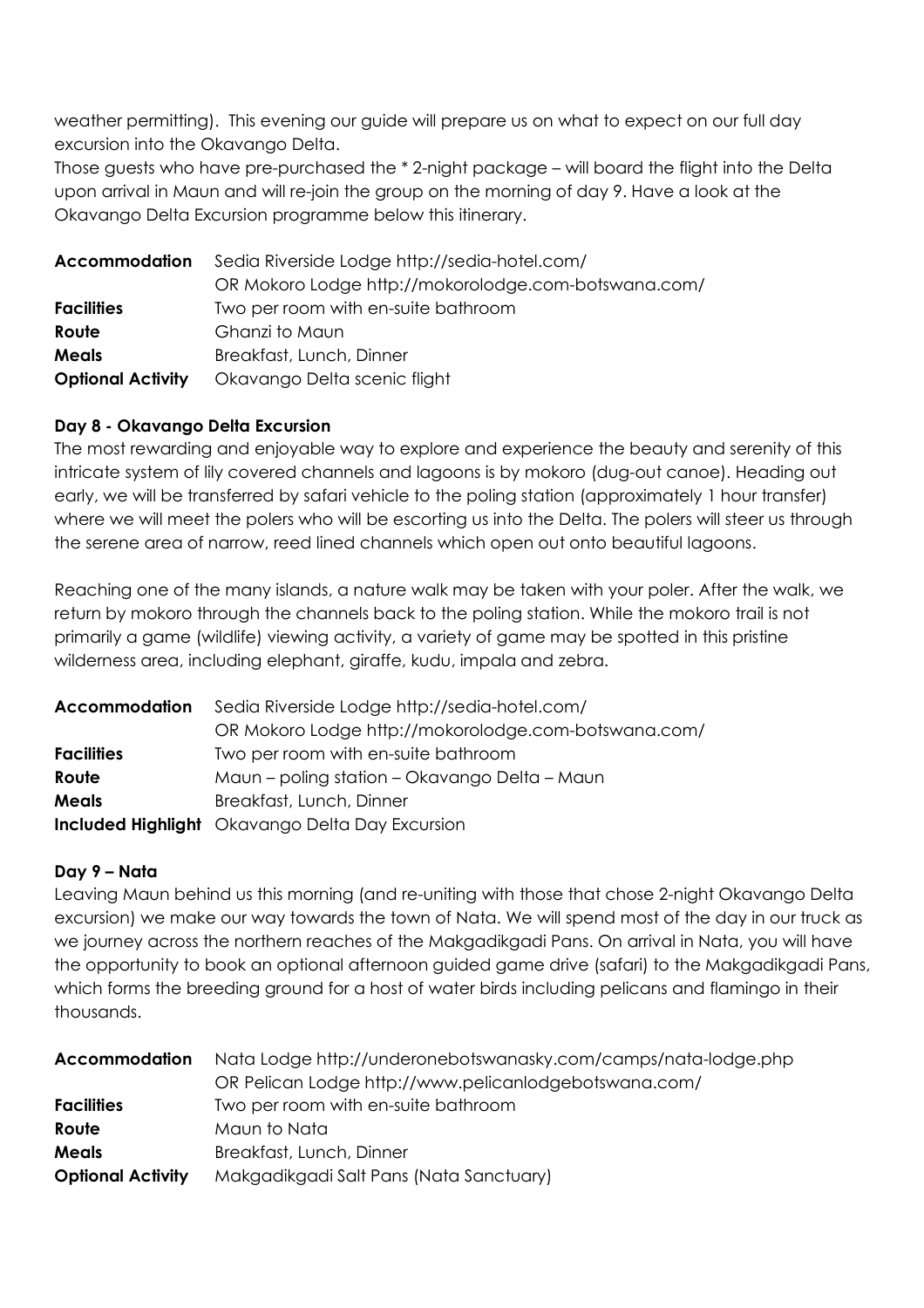#### **Day 10 – Chobe National Park**

We rise early this morning as we continue north to our camp on the banks of the Chobe River. This afternoon is set aside for exploring the Chobe National Park. We begin our exploration with an optional game drive in 4x4 vehicles and our afternoon ends with a leisurely boat cruise which allows us an up close and personal experience with the many elephants that frequent the river in the afternoons.

| <b>Accommodation</b> | Thebe River Safaris http://www.theberiversafaris.com             |
|----------------------|------------------------------------------------------------------|
| <b>Facilities</b>    | Two per room with en-suite bathroom                              |
| Route                | Nata to Kasane                                                   |
| <b>Meals</b>         | Breakfast, Lunch, Dinner                                         |
|                      | <b>Included Highlight</b> Chobe National Park boat cruise        |
|                      | <b>Optional Activity</b> Chobe National Park Game Drive (safari) |

#### **Day 11 - Zimbabwe -Victoria Falls**

With the memories of our wildlife encounters firmly etched in our minds, we cross the border into Zimbabwe this morning and travel the short distance to Victoria Falls. Today you have the opportunity to visit the spectacular Victoria Falls at your leisure, also known by the local name of "Mosi-oa Tunya" (the smoke that thunders). While much of today is dedicated to viewing the mighty Zambezi River as it drops into the Batoka Gorge below, the bustling adventure town of Victoria Falls also offers a range of optional activities for those wanting a dose of adrenaline in the afternoon. For the more relaxed traveller there are craft markets and coffee shops on offer as well.

| <b>Accommodation</b>     | Victoria Falls Rainbow Hotel https://rtgafrica.com/victoria-falls-rainbow/ |
|--------------------------|----------------------------------------------------------------------------|
| <b>Facilities</b>        | Two per room with en-suite bathroom                                        |
| Route                    | Kasane to Victoria Falls                                                   |
| <b>Meals</b>             | Breakfast, Lunch, Dinner                                                   |
| <b>Optional Activity</b> | Visit the Vic Falls, Zambezi Sunset Cruise, Bungee Jump,                   |
|                          | Helicopter Flights, White Water Rafting                                    |
| <b>Border Post</b>       | Botswana: Kazangula Road, Tel: +267 62 50320 / Open: 06h00-20h00           |
|                          | Zimbabwe: Kzangula Road, Open: 06h00-20h00                                 |

#### **Day 12 - Victoria Falls**

Your tour comes to an end after breakfast and with the many activities on offer in Victoria Falls, today is the perfect day for the adventure that most suites your style. Whether rafting the mighty Zambezi River or enjoying a flight over the Falls, this is your day to enjoy the many attractions on offer in Victoria Falls.

|                          | <b>Accommodation</b> Own Arrangements/ Post tour accommodation can be booked through us. |
|--------------------------|------------------------------------------------------------------------------------------|
| <b>Meals</b>             | Breakfast                                                                                |
| <b>Optional Activity</b> | Visit the Vic Falls, Zambezi Sunset Cruise, Bungee Jump,                                 |
|                          | Helicopter Flights, White Water Rafting                                                  |

**Note** – It is possible to book our 2 day Transfer to Johannesburg, Camping or Accommodated straight after this tour.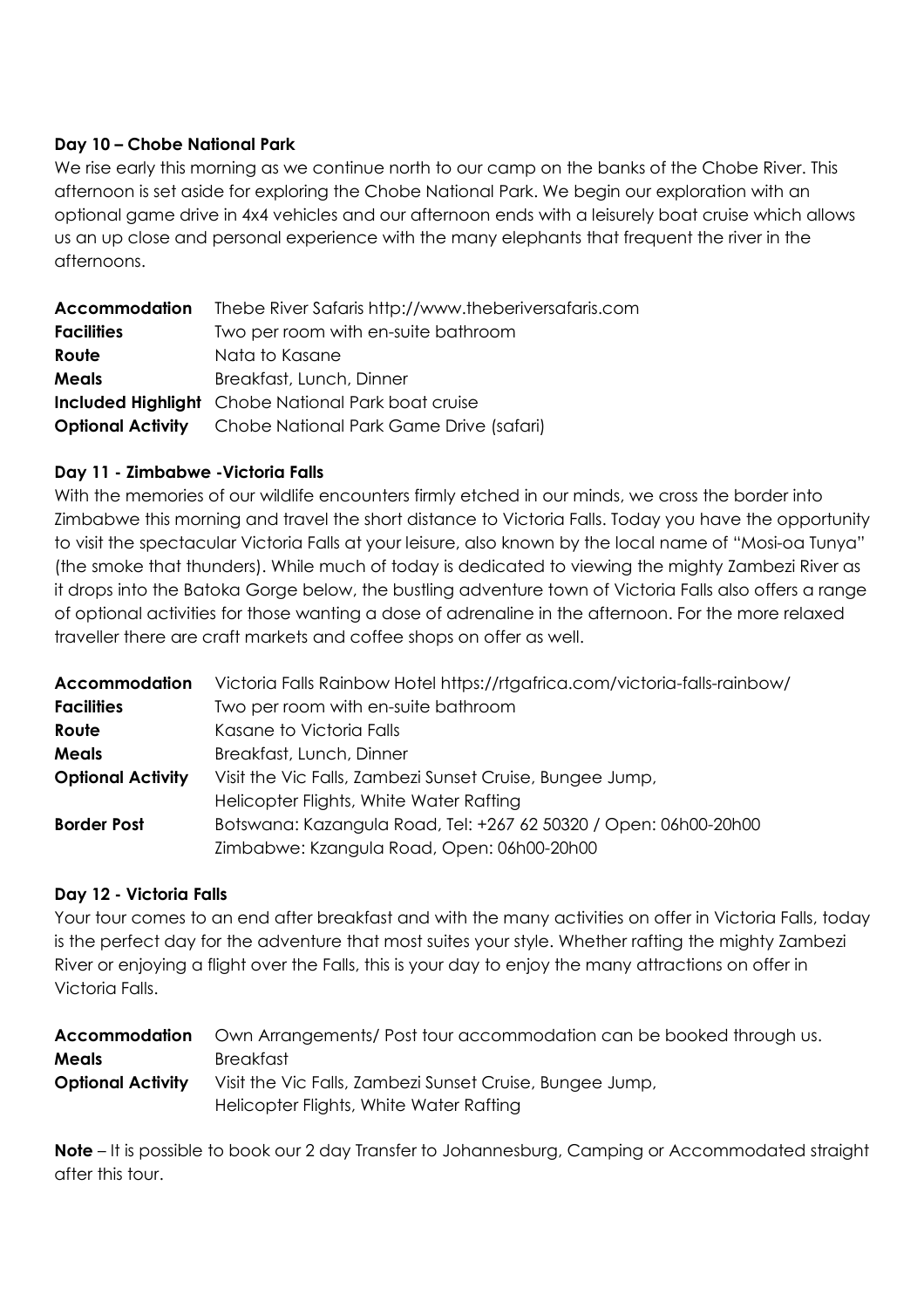# **Optional Okavango Delta Excursion Upgrade**

The cost of the optional Okavango Delta excursion upgrade package is not included in the tour price or activity package. The cost to participate in the 2-night excursion is R15460 per person. In order to ensure availability of this optional activity, we request that you pre-book and pre-pay this activity together with your tour purchase.

Single supplement charges paid on the overland tour do not cover the Okavango Delta excursion and are not available at all during this excursion. Therefore please expect to share with a fellow guest for the duration of the Okavango Delta excursion.

| <b>Optional Activity</b>                 | Price   |
|------------------------------------------|---------|
| 2-Night Okavango Delta excursion upgrade | R 15460 |
|                                          | R 15460 |

The accommodated Okavango Delta upgrade excursion is operated with **a combination of small charter planes and in 4×4 safari vehicles**. The overland truck and crew (and fellow guests who have not purchased the upgrade) will be based in Maun and you will be separated from the group for the 2 nights. You will be required to pack an overnight bag for your excursion – please ensure your valuables and luggage which you are not taking is locked in your locker in the overland truck.

Mopiri Camp, which means "little island " in the local Bayei language, is hidden away on the north western side of the Okavango Delta and offers the perfect water based camp experience. The camp is situated approximately 280kms from Maun and at certain times of the year when the waterways are in flood, access to camp will by boat to / from the landing strip. Long winding board walks between the main area and the rooms offer guests privacy and the opportunity to stretch their legs and explore the island. Mopiri camp's main area consists of a large dining room with a separate lounge area. There is a large deck overlooking the lagoon and a fire pit perfect for stargazing. The swimming pool is positioned with views over the floodplain. All meals are included during your stay in the Okavango Delta.

# **Itinerary for the Okavango Delta excursion**

#### **Day 1 – Maun – Okavango Delta**

Upon arrival in Maun this afternoon your overland guide will drop you off at the Maun airport to board your flight into the Okavango Delta and upon landing you are met by a representative of the lodge and will be transferred to the camp.

You are requested to pack a small overnight bag to take with on this excursion as luggage restrictions apply on the small charter flight into the Okavango Delta. During your time in the Okavango Delta, your overland crew will remain behind in Maun.

| Accommodation     | Mopiri Camp. http://www.mopiricamp.com/              |  |  |
|-------------------|------------------------------------------------------|--|--|
|                   | OR Nguma http://www.ngumalodge.com/lodgings.html     |  |  |
| <b>Facilities</b> | Two per permanent tent including en-suite facilities |  |  |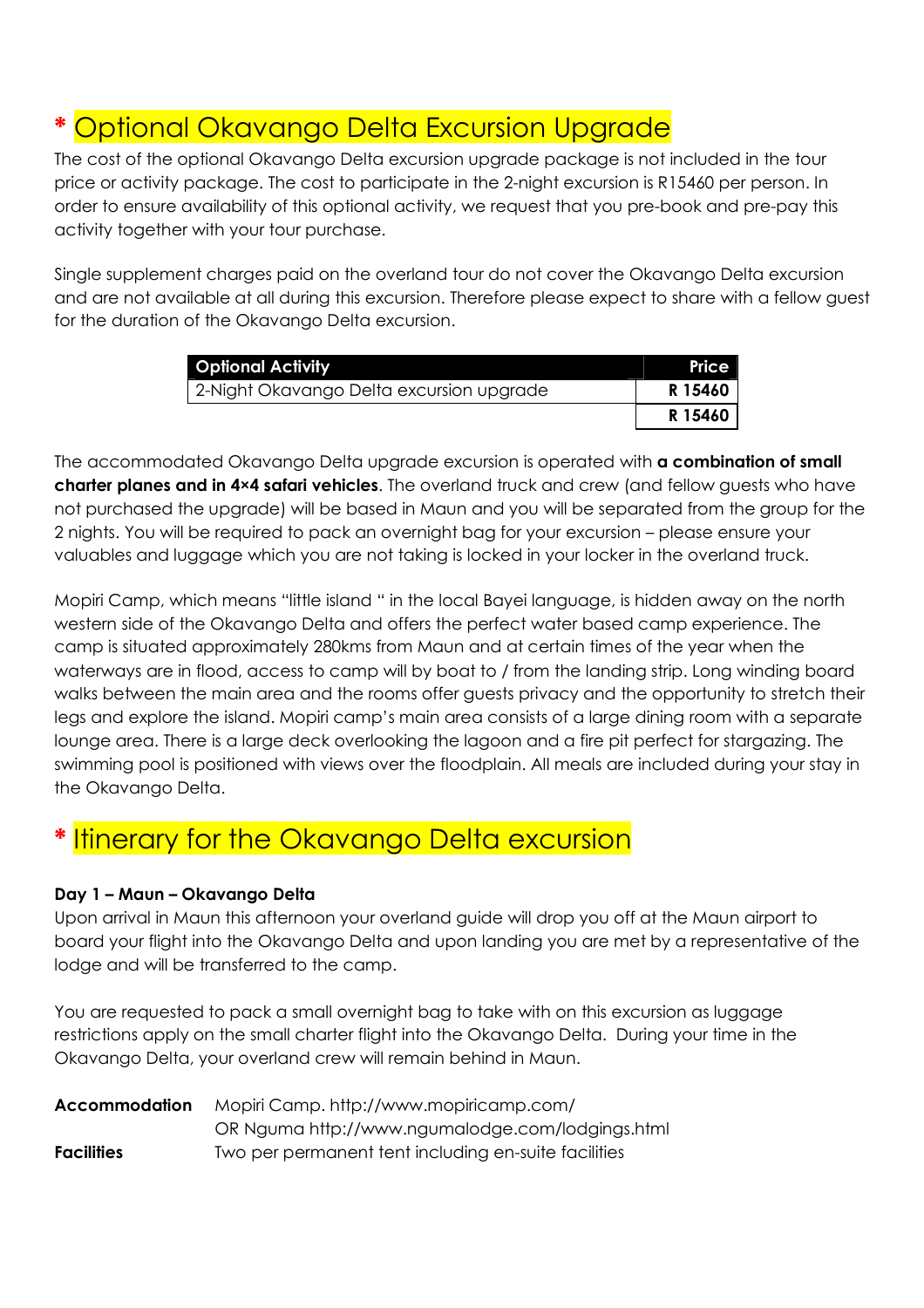#### **Route** Maun into the Okavango Delta

#### **Day 2 – Okavango Delta**

We rise early, enjoying a continental breakfast at the lodge before heading out on a full day trip through the waterways, which will include a nature walk and mokoro trip with lunch on one of the islands. We will return to camp in the afternoon before settling in for the night.

| <b>Accommodation</b> | Mopiri Camp. http://www.mopiricamp.com/              |  |  |
|----------------------|------------------------------------------------------|--|--|
|                      | OR Nguma http://www.ngumalodge.com/lodgings.html     |  |  |
| <b>Facilities</b>    | Two per permanent tent including en-suite facilities |  |  |
| Route                | Maun into the Okavango Delta                         |  |  |

#### **Day 3 – Okavango Delta to Maun**

After a leisurely breakfast you will be returned to the airstrip for your flight back to Maun. Upon arrival in Maun, your will be waiting for you at the airport, being re-united with your fellow travellers and overland truck.

There are more optional activities being created every day – we have listed only the most popular. If there is something specific you would like to do then speak to your guide as they will be able to assist you if possible.

| Country         | Area                  | <b>Activity</b>                              | <b>Rate Guideline</b> |
|-----------------|-----------------------|----------------------------------------------|-----------------------|
| <b>Botswana</b> | <b>Chobe National</b> | <b>Game Drive</b>                            | BWP400-600            |
|                 | park                  |                                              |                       |
| <b>Botswana</b> | Maun                  | 1 Hour scenic flight (min 4 pax)             | USD80 - USD200        |
| Namibia         | Swakopmund            | Quadbiking or Sandboarding                   | R650 - R750           |
| Namibia         | Swakopmund            | Skydiving                                    | R2500 - R2800         |
| Namibia         | Swakopmund            | Dolphin Cruise (incl transfer & light lunch) | R850 - R950           |
| Zimbabwe        | <b>Victoria Falls</b> | Full Day white water rafting or Bungee       | USD150 - USD170       |
|                 |                       | Jump                                         |                       |
| Zimbabwe        | <b>Victoria Falls</b> | Helicopter Flights (Min 3 clients)           | USD160 - USD180       |
| Zimbabwe        | <b>Victoria Falls</b> | Zambezi Sunset Cruise (incl transfers)       | USD40-USD70           |

### More optional activities which can be booked on this tour

### More about this tour

#### **MEALS ON TOUR**

**Breakfast:** As breakfast is served very early in the morning (if there is driving or activities to be done) it is a simple but filling breakfast: Tea and coffee, breads and spreads, cereals, yoghurts, fruits and on occasion, when there is time for a later breakfast, guides will serve a hot breakfast of scrambled eggs, porridge, bacon or beans.